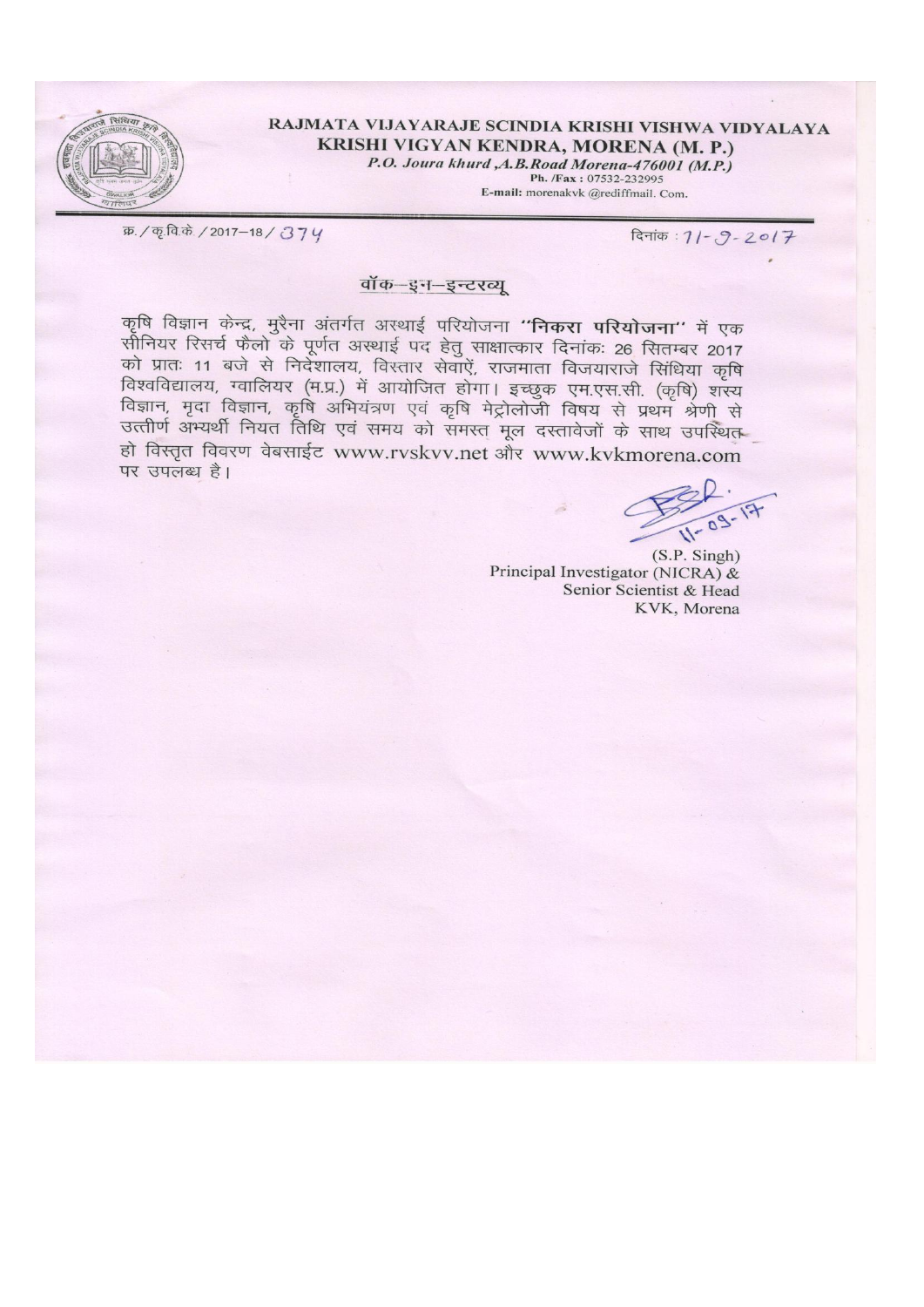

## RAJMATA VIJAYARAJE SCINDIA KRISHI VISHWA VIDYALAYA KRISHI VIGYAN KENDRA, MORENA (M. P.)

P.O. Joura khurd , A.B. Road Morena-476001 (M.P.)

Ph. /Fax: 07532-232995 E-mail: morenakvk @rediffmail. Com.

No./KVK/2017-18/375

Date: 11-9-2017

#### **Walk in Interview**

Application are invited from eligible candidates for the following post on purely contractual basis in the project en titled- National Innovations in Climate Resilient Agriculture (NICRA) Project in Krishi Vigyan Kendra, Morena (M.P.) for the project period walk in Interview will be held on dated: 26 September 2017 at 11:00 AM onward at the office of Directorate of Extension Services, RVSKVV, Gwalior (M.P.). Kindly make payment through by demand draft Rs.100/-(non-refundable) in favour of "Rajmata Vijayaraje Scindia KVV (KVK)"

| Name<br>of Post | No of<br>Post | <b>Essential Qualification</b>                                                                           | Desirable Qualification                                                                                                                                                                                                                   | Pay (Rs.)<br><b>Sec</b>                                                         |
|-----------------|---------------|----------------------------------------------------------------------------------------------------------|-------------------------------------------------------------------------------------------------------------------------------------------------------------------------------------------------------------------------------------------|---------------------------------------------------------------------------------|
| <b>SRF</b>      | 01            | M.Sc. (Ag.) First Division<br>Agronomy/<br>Soil Science/Agriculture<br>Engineering/Agril.<br>Meteorology | Working experience in taking<br>observation, labotatory work &<br>good skills about use of<br>computer software & report<br>writing. He/she must have<br>experience of implementing the<br>project of similar nature on<br>farmer's field | Rs. 25000/- per<br>month<br>$consolidated +$<br><b>HRA</b><br>(as per VV rules) |

Note: No TA/DA will be paid for attending the interview details terms and conditioned could be viewed on RVSKVV website and in the office of the undersigned.

Age must be 21 years - 35 years

 $36.2 - 17$ 

 $(S.P.$  Singh) Principal Investigator (NICRA) & Senior Scientist & Head KVK, Morena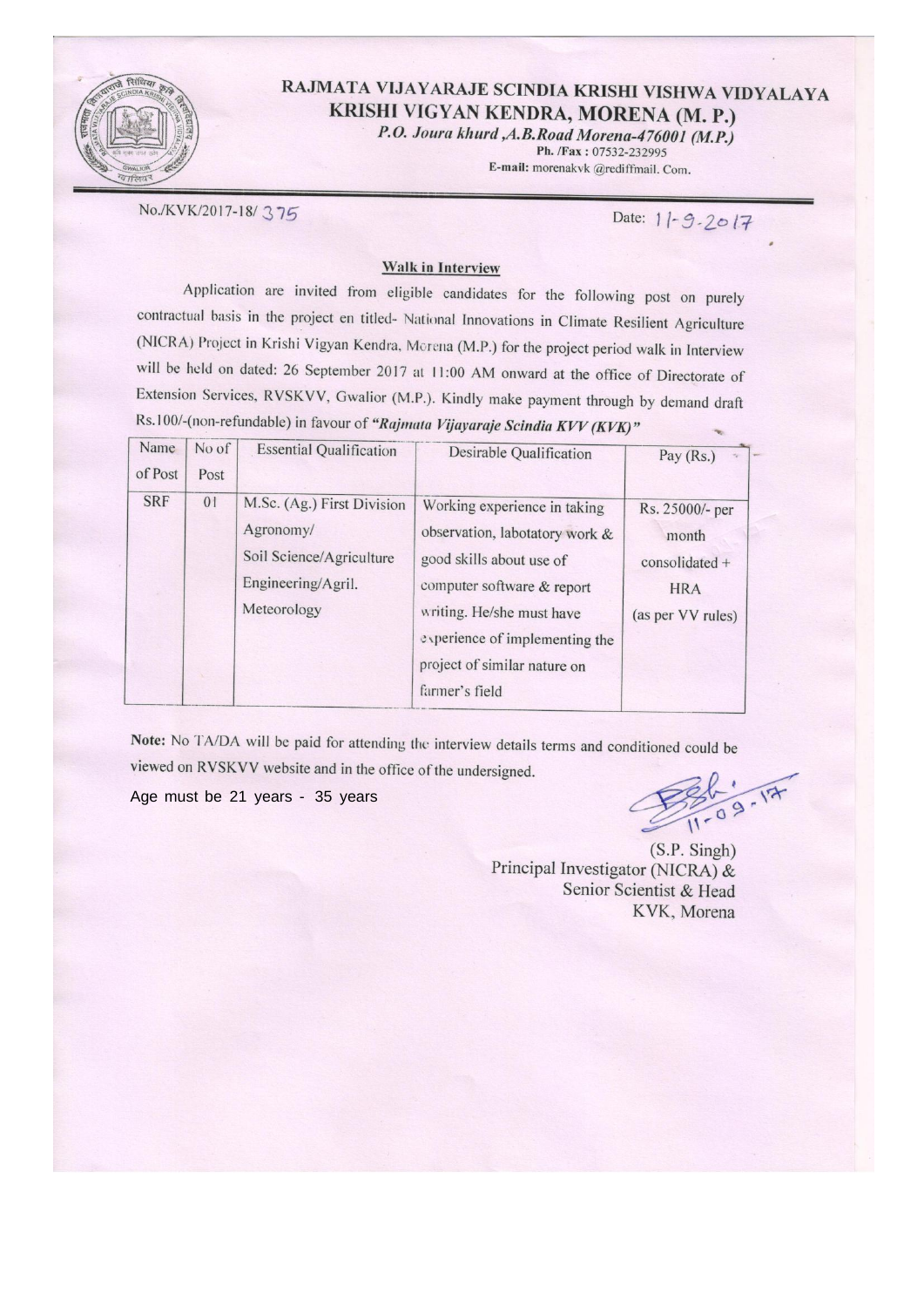# **RAJMATA VIJAYARAJE SCINDIA KRISHI VISHWA VIDYALAYA, GWALIOR (M.P.) – 474002**

|  |  |  | <b>APPLICATION FORM</b> |
|--|--|--|-------------------------|
|--|--|--|-------------------------|

| DD No.<br>Amount<br>Date | (Details of application fee)                         |                                                                                                                                                                                                                                                                                                                                                                                                                                                                                                                                                                   |                                                                                                                        |                    | Passport<br>size photo |  |  |
|--------------------------|------------------------------------------------------|-------------------------------------------------------------------------------------------------------------------------------------------------------------------------------------------------------------------------------------------------------------------------------------------------------------------------------------------------------------------------------------------------------------------------------------------------------------------------------------------------------------------------------------------------------------------|------------------------------------------------------------------------------------------------------------------------|--------------------|------------------------|--|--|
|                          | Name of the post                                     |                                                                                                                                                                                                                                                                                                                                                                                                                                                                                                                                                                   | <u> 1980 - Jan Barnett, fransk politik (d. 1980)</u>                                                                   |                    |                        |  |  |
|                          | Advertisement No.                                    |                                                                                                                                                                                                                                                                                                                                                                                                                                                                                                                                                                   | and the control of the control of the control of the control of the control of the control of the control of the       |                    |                        |  |  |
|                          | 1. Name in full                                      |                                                                                                                                                                                                                                                                                                                                                                                                                                                                                                                                                                   | <u> 2000 - Jan Barnett, mars ann an t-Amhainn an t-Amhainn an t-Amhainn an t-Amhainn an t-Amhainn an t-Amhainn an </u> |                    |                        |  |  |
|                          | 2. Fathers Name                                      |                                                                                                                                                                                                                                                                                                                                                                                                                                                                                                                                                                   |                                                                                                                        |                    |                        |  |  |
|                          | 3. Address                                           |                                                                                                                                                                                                                                                                                                                                                                                                                                                                                                                                                                   |                                                                                                                        |                    |                        |  |  |
|                          |                                                      |                                                                                                                                                                                                                                                                                                                                                                                                                                                                                                                                                                   |                                                                                                                        |                    |                        |  |  |
|                          | 4. Date of birth<br>5. Nationality                   | $\therefore$ $\frac{1}{\frac{1}{1-\frac{1}{1-\frac{1}{1-\frac{1}{1-\frac{1}{1-\frac{1}{1-\frac{1}{1-\frac{1}{1-\frac{1}{1-\frac{1}{1-\frac{1}{1-\frac{1}{1-\frac{1}{1-\frac{1}{1-\frac{1}{1-\frac{1}{1-\frac{1}{1-\frac{1}{1-\frac{1}{1-\frac{1}{1-\frac{1}{1-\frac{1}{1-\frac{1}{1-\frac{1}{1-\frac{1}{1-\frac{1}{1-\frac{1}{1-\frac{1}{1-\frac{1}{1-\frac{1}{1-\frac{1}{1-\frac{1}{1-\frac{1}{1-\frac{1}{1-\frac{1}{$<br>6. Examinations passed : (Please enclose copies of certificate/ degree $\&$ mark sheet<br>Transcript etc. of each of the examinations) |                                                                                                                        |                    |                        |  |  |
| <b>Examination</b>       |                                                      | Name of the<br>University or other<br>examining body                                                                                                                                                                                                                                                                                                                                                                                                                                                                                                              | <b>Percentage of</b><br>marks/Division/<br><b>OCGA</b> obtained                                                        | Year of<br>passing | Subject (s)<br>(Major) |  |  |
| (i)                      | <b>High School</b>                                   |                                                                                                                                                                                                                                                                                                                                                                                                                                                                                                                                                                   |                                                                                                                        |                    |                        |  |  |
| (ii)                     | Higher Secondary/<br>Intermediate/Pre-<br>University |                                                                                                                                                                                                                                                                                                                                                                                                                                                                                                                                                                   |                                                                                                                        |                    |                        |  |  |
| (iii)                    | B. Sc.                                               |                                                                                                                                                                                                                                                                                                                                                                                                                                                                                                                                                                   |                                                                                                                        |                    |                        |  |  |
| (iv)                     | M. Sc.                                               |                                                                                                                                                                                                                                                                                                                                                                                                                                                                                                                                                                   |                                                                                                                        |                    |                        |  |  |
| (v)                      | Ph. D.                                               |                                                                                                                                                                                                                                                                                                                                                                                                                                                                                                                                                                   |                                                                                                                        |                    |                        |  |  |
| (vi)                     | Any other<br>examination (s)                         |                                                                                                                                                                                                                                                                                                                                                                                                                                                                                                                                                                   |                                                                                                                        |                    |                        |  |  |